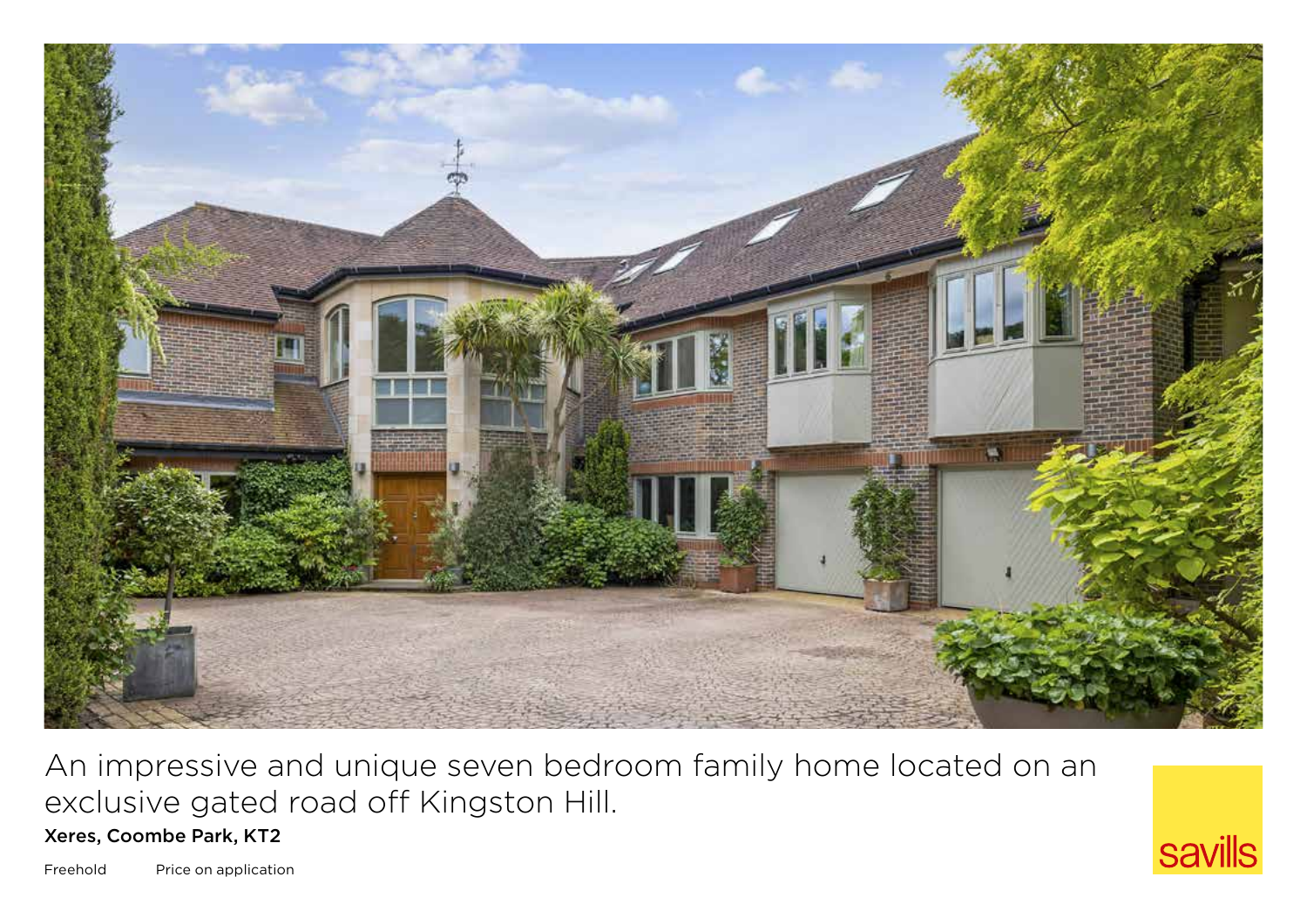**Detached • Private gated road • Double garage • Off street parking • Mature south west facing garden • Wonderful lateral living space • Seven bedrooms • Swimming pool • Pool room with sauna • Extensive loft space • EPC rating: C**

## **Local information**

Coombe Park is a peaceful 28 acre secure, private gated estate and is considered one of the most sought after addresses within Coombe. The property benefits from being around 800 metres away from Richmond Park with five golf clubs, including the prestigious Coombe Hill Club nearby. Locally are a number of popular schools in the area with Rokeby, Holy Cross and Marymount all within the Coombe Estate. The centres of Kingston and Wimbledon (within two-three miles) offer an extensive range of shops, restaurants and theatres, with central London no more than nine miles away (accessible via the A3.) Source of distances: Google Pedometer All measurements are approximate

## **About Xeres**

This spectacular family house has been extended and designed to an exceptional standard with beautifully landscaped gardens to the front and rear with a secure gated forecourt with off street parking for several cars and a double garage. The property is approached through security gates with CCTV to a cobbled courtyard. The house opens into an impressive galleried entrance hall with elegant marble flooring and an octagonal bay window allowing good natural light. A formal drawing room features split level living areas, with an attractive marble fireplace, wood flooring and bespoke cabinetry and display shelving. Internal glass doors lead to a central dining room, with seating for up to 14 and opens to the orangery with a porcelain tiled floor incorporating under floor heating and air conditioning for the summer months. Full height bi folding glass doors extend the entertaining space further to the rear patio overlooking the large, private landscaped rear garden. The large sky lantern radiates day light throughout.

A superb bespoke contemporary kitchen/

breakfast/family room is located to the rear. The kitchen features an extensive of units and cupboards, fully integrated appliances and a central island with an elevated glass bar. The utility room is conveniently located off the kitchen alongside a wine cellar.

A generous study faces the front courtyard with fitted cupboards and shelving. The house also benefits from a downstairs cloakroom.

Upstairs, on the first floor are six bedrooms, with a seventh on the second floor with a luxurious en suite shower room and a large storage room, which could be developed into further accommodation, STPP

The principal bedroom has direct access to a decked terrace to the rear, a fully fitted dressing room with plinth lighting and a luxurious en suite bathroom with a separate steam cabinet shower, oval bath tub and twin basins. The other two rear bedrooms also open onto the decked terrace and share a stylish en suite shower room with underfloor heating. The right wing of the house has a further three double bedrooms, an en suite shower and contemporary family bathroom with both a bathtub and a separate glass rain shower. All the bedrooms have excellent well designed fitted wardrobes and most have air conditioning.

**Tenure** Freehold.

**Local authority** Kingston upon Thames.

## **Energy Performance**

A copy of the full Energy Performance Certificate is available upon request.

## **Viewing**

Strictly by appointment with Savills.



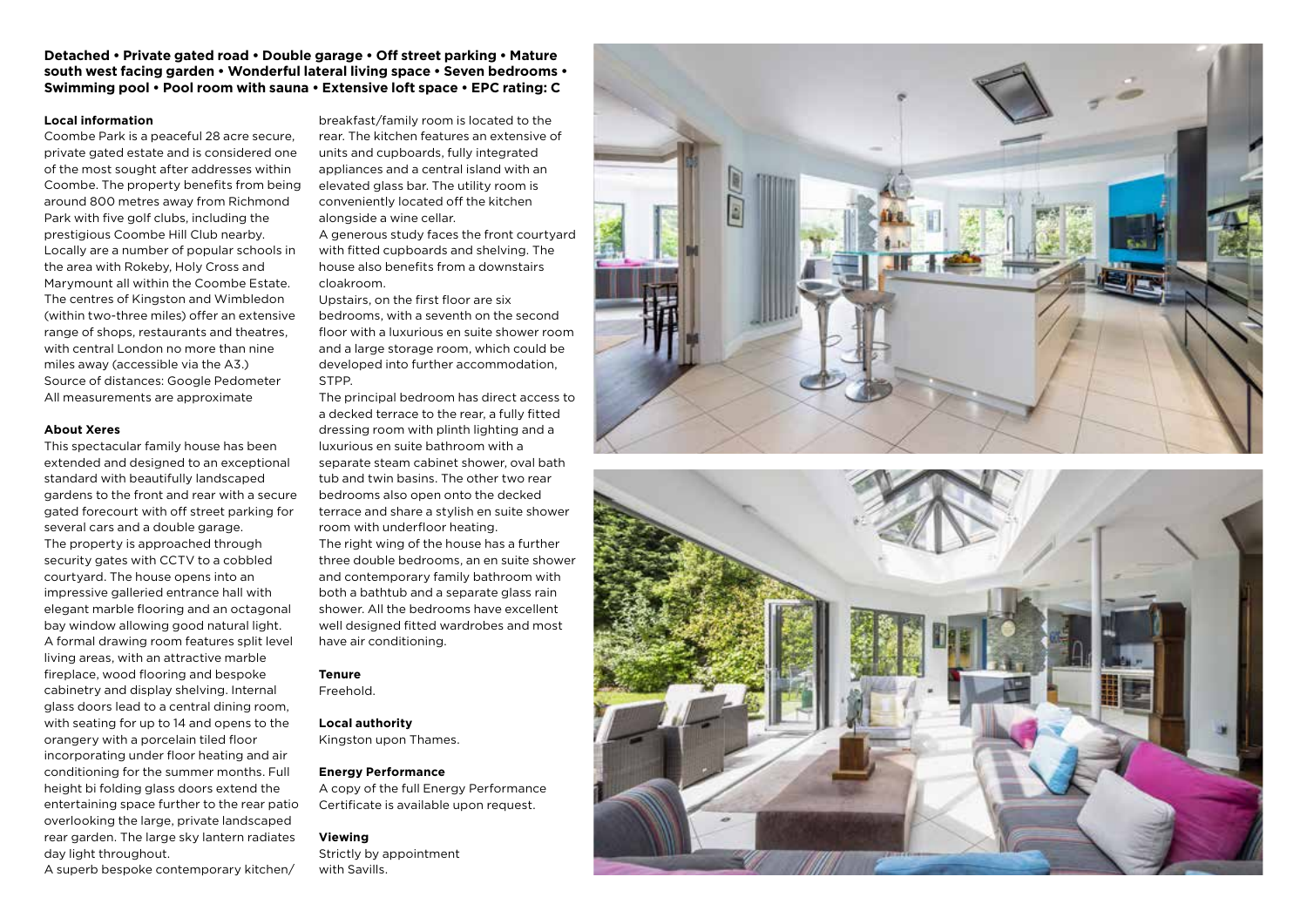









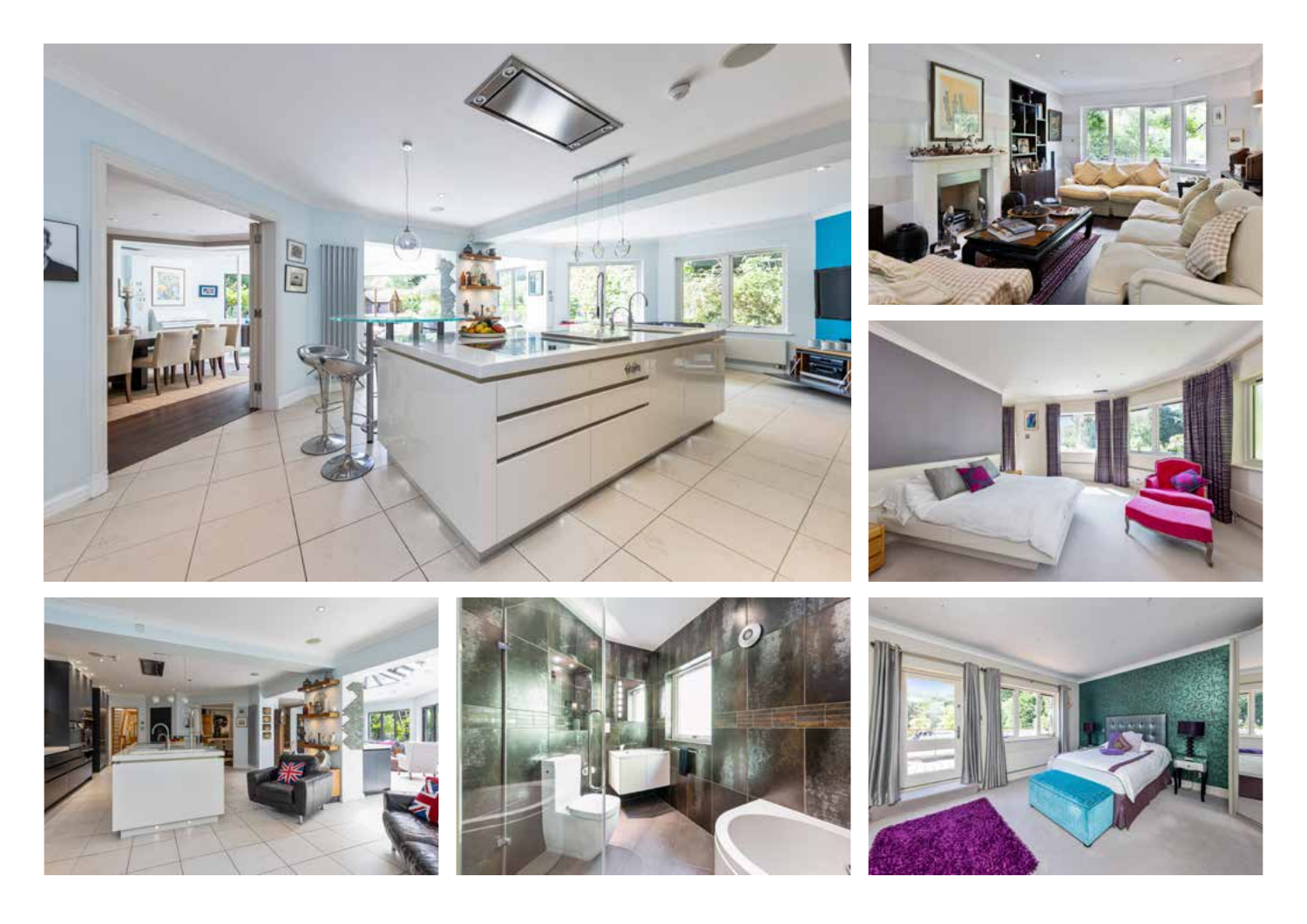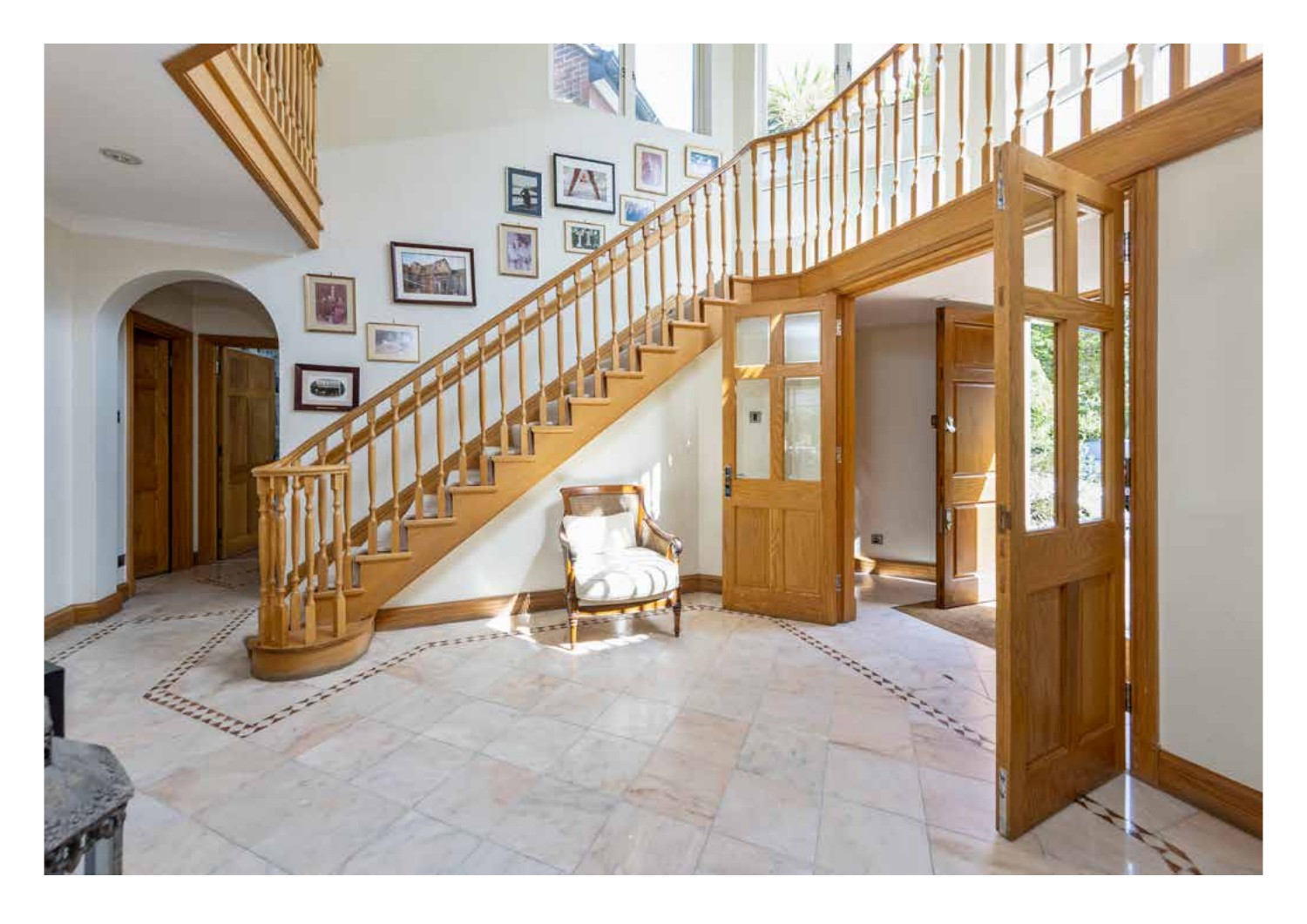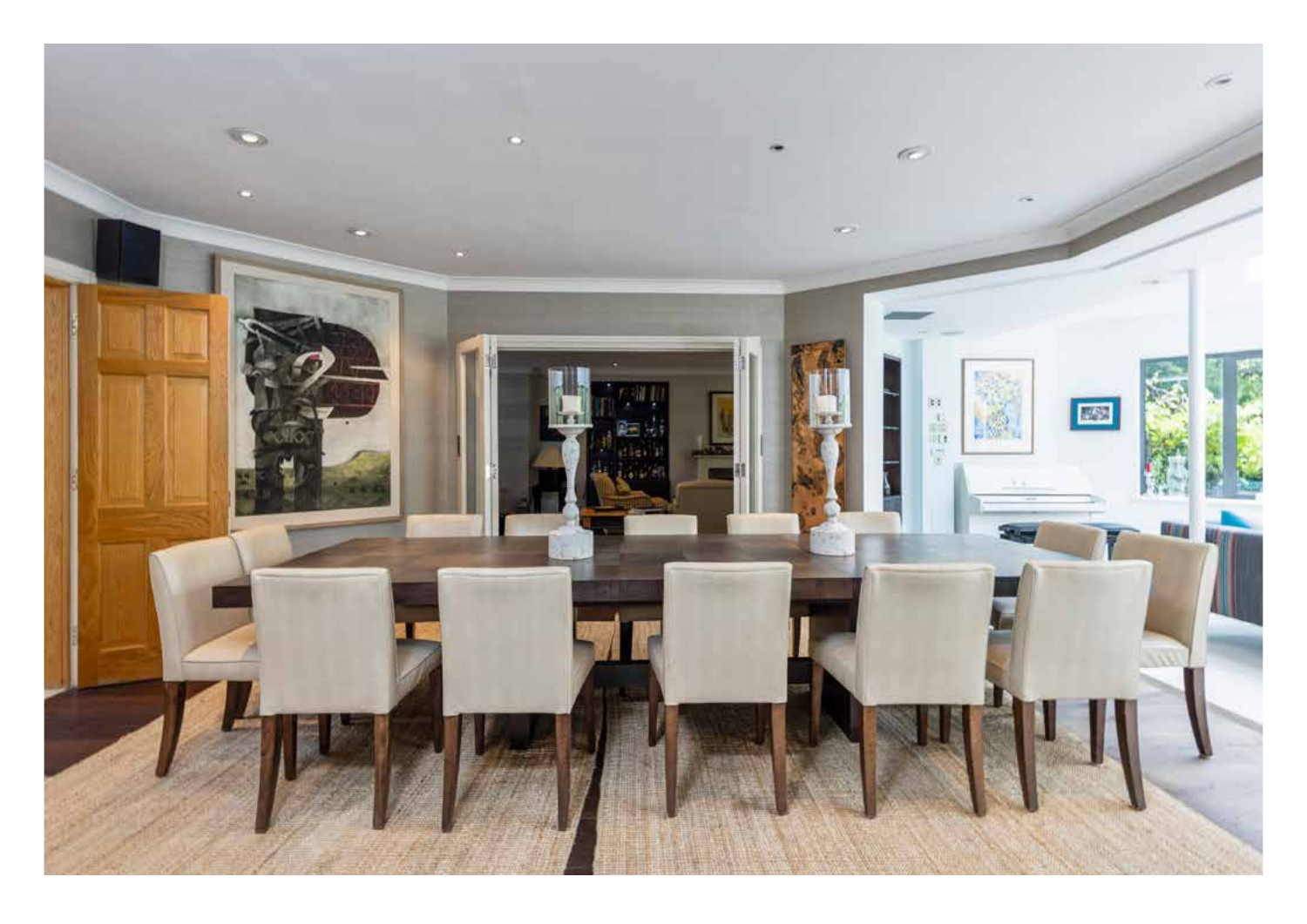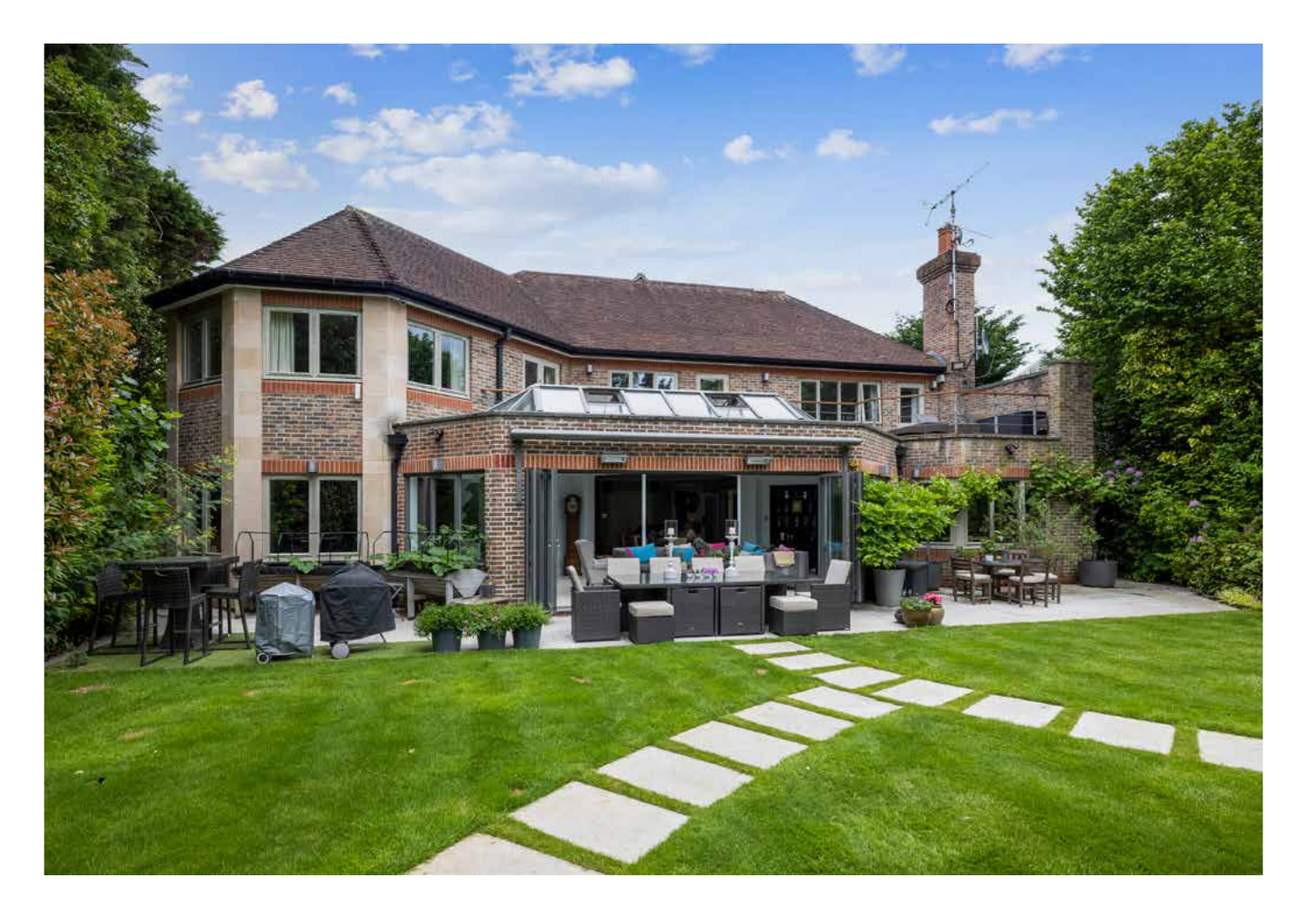